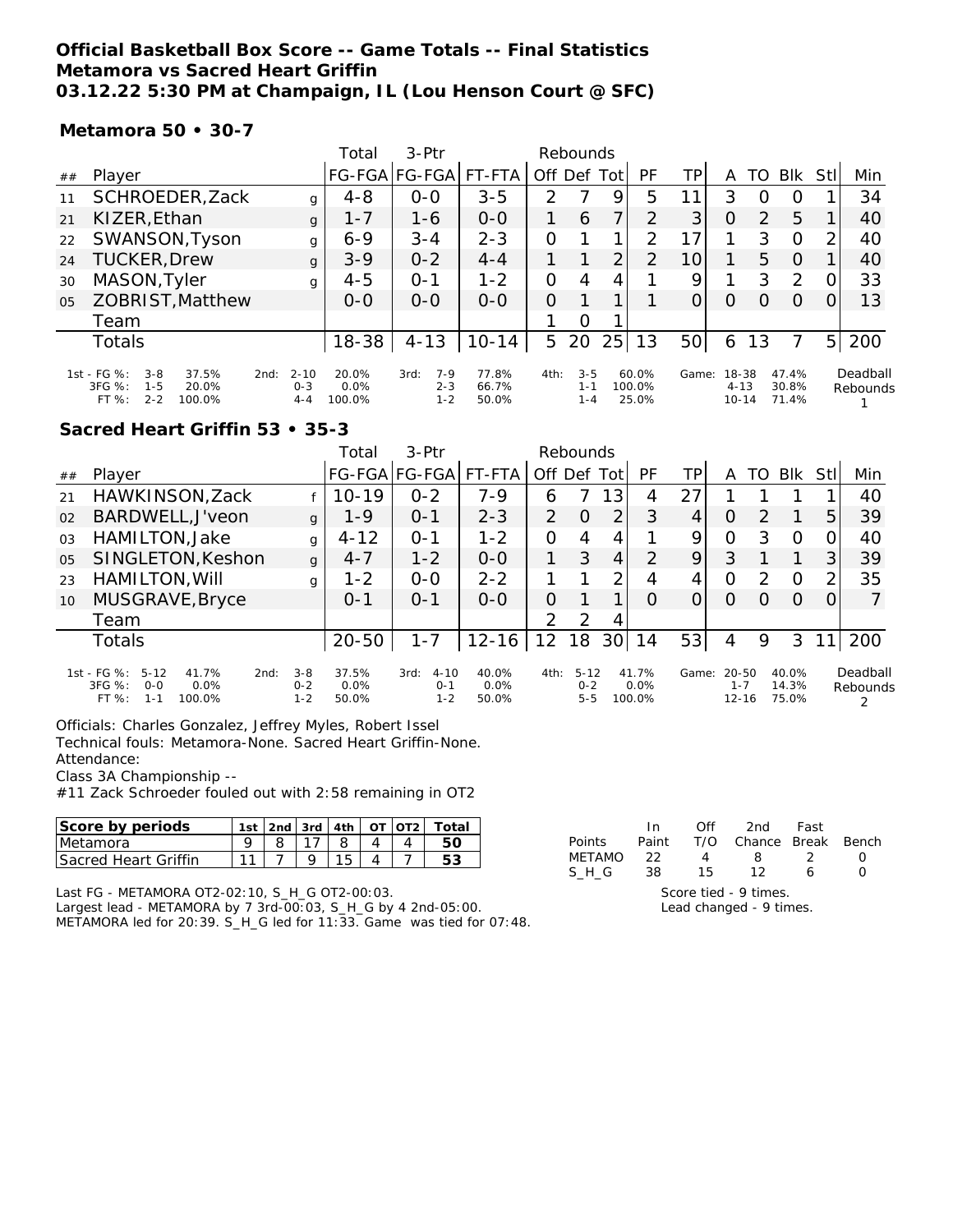# **Metamora vs Sacred Heart Griffin 03.12.22 5:30 PM at Champaign, IL (Lou Henson Court @ SFC) 1st PERIOD Play-by-Play (Page 1)**

|      |         |                | Time Score Margi HOME/VISITOR            | Time Score Margi HOME/VISITOR |       |                |                 |                |       |
|------|---------|----------------|------------------------------------------|-------------------------------|-------|----------------|-----------------|----------------|-------|
| 07:3 | $0 - 3$ | V <sub>3</sub> | GOOD! 3 PTR by KIZER, Ethan              |                               |       |                |                 |                |       |
| 07:3 |         |                | ASSIST by MASON, Tyler                   |                               | In    | Off            | 2 <sub>nd</sub> | Fast           |       |
| 07:0 | $2 - 3$ | V 1            | GOOD! LAYUP by HAMILTON, Will [PNT]      | 1st period-only               | Paint | T/O            | Chance          | Break          | Bench |
| 06:4 | $2 - 5$ | V <sub>3</sub> | GOOD! LAYUP by SCHROEDER, Zack [PNT]     | Metamora                      | 4     | 2              | 0               | 0              | 0     |
| 06:1 | $4 - 5$ | V <sub>1</sub> | GOOD! JUMPER by HAWKINSON, Zack [PNT]    | Sacred Heart Griffin          | 10    | $\overline{2}$ | 3               | $\overline{2}$ | 0     |
| 06:0 |         |                | MISSED 3 PTR by KIZER, Ethan             |                               |       |                |                 |                |       |
| 06:0 |         |                | REBOUND (DEF) by SINGLETON, Keshon       |                               |       |                |                 |                |       |
| 05:5 |         |                | MISSED LAYUP by BARDWELL, J'veon         |                               |       |                |                 |                |       |
| 05:5 |         |                | REBOUND (DEF) by KIZER, Ethan            |                               |       |                |                 |                |       |
| 05:4 |         |                | MISSED 3 PTR by MASON, Tyler             |                               |       |                |                 |                |       |
| 05:4 |         |                | REBOUND (DEF) by HAWKINSON, Zack         |                               |       |                |                 |                |       |
| 05:3 |         |                | <b>TURNOVR by HAMILTON, Jake</b>         |                               |       |                |                 |                |       |
| 04:1 |         |                | MISSED 3 PTR by KIZER, Ethan             |                               |       |                |                 |                |       |
| 04:1 |         |                | REBOUND (DEF) by HAWKINSON, Zack         |                               |       |                |                 |                |       |
| 04:0 |         |                | MISSED JUMPER by SINGLETON, Keshon       |                               |       |                |                 |                |       |
| 04:0 |         |                | REBOUND (OFF) by SINGLETON, Keshon       |                               |       |                |                 |                |       |
| 03:5 |         |                | MISSED JUMPER by SINGLETON, Keshon       |                               |       |                |                 |                |       |
|      |         |                |                                          |                               |       |                |                 |                |       |
| 03:5 |         |                | BLOCK by KIZER, Ethan                    |                               |       |                |                 |                |       |
| 03:5 |         |                | REBOUND (OFF) by (TEAM)                  |                               |       |                |                 |                |       |
| 03:5 |         |                | TIMEOUT media                            |                               |       |                |                 |                |       |
| 03:5 |         |                | MISSED JUMPER by HAWKINSON, Zack         |                               |       |                |                 |                |       |
| 03:5 |         |                | <b>BLOCK by KIZER, Ethan</b>             |                               |       |                |                 |                |       |
| 03:5 |         |                | REBOUND (DEF) by SCHROEDER, Zack         |                               |       |                |                 |                |       |
| 03:3 |         |                | MISSED 3 PTR by KIZER, Ethan             |                               |       |                |                 |                |       |
| 03:3 |         |                | REBOUND (DEF) by HAMILTON, Jake          |                               |       |                |                 |                |       |
| 03:3 |         |                | FOUL by KIZER, Ethan (P1T1)              |                               |       |                |                 |                |       |
| 03:0 | $6 - 5$ | H 1            | GOOD! JUMPER by SINGLETON, Keshon [PNT]  |                               |       |                |                 |                |       |
| 02:5 |         |                | <b>TURNOVR by TUCKER, Drew</b>           |                               |       |                |                 |                |       |
| 02:4 |         |                | STEAL by SINGLETON, Keshon               |                               |       |                |                 |                |       |
| 02:4 | $8-5$   | $H_3$          | GOOD! DUNK by SINGLETON, Keshon [FB/PNT] |                               |       |                |                 |                |       |
| 02:2 |         |                | FOUL by HAMILTON, Will (P1T1)            |                               |       |                |                 |                |       |
| 02:2 | $8-6$   | H <sub>2</sub> | GOOD! FT SHOT by SWANSON, Tyson          |                               |       |                |                 |                |       |
| 02:2 | $8 - 7$ | H <sub>1</sub> | GOOD! FT SHOT by SWANSON, Tyson          |                               |       |                |                 |                |       |
| 02:1 |         |                | MISSED JUMPER by HAMILTON, Jake          |                               |       |                |                 |                |       |
| 02:1 |         |                | REBOUND (DEF) by KIZER, Ethan            |                               |       |                |                 |                |       |
| 02:1 |         |                | TURNOVR by KIZER, Ethan                  |                               |       |                |                 |                |       |
| 02:0 |         |                | STEAL by BARDWELL, J'veon                |                               |       |                |                 |                |       |
| 02:0 |         |                | TURNOVR by HAWKINSON, Zack               |                               |       |                |                 |                |       |
| 02:0 |         |                | STEAL by SWANSON, Tyson                  |                               |       |                |                 |                |       |
| 01:4 | $8-9$   | V <sub>1</sub> | GOOD! LAYUP by SCHROEDER, Zack [PNT]     |                               |       |                |                 |                |       |
| 00:5 |         |                | MISSED JUMPER by HAWKINSON, Zack         |                               |       |                |                 |                |       |
| 00:5 |         |                | BLOCK by KIZER, Ethan                    |                               |       |                |                 |                |       |
| 00:5 |         |                | REBOUND (OFF) by HAWKINSON, Zack         |                               |       |                |                 |                |       |
| 00:5 |         |                | MISSED JUMPER by HAWKINSON, Zack         |                               |       |                |                 |                |       |
| 00:5 |         |                | BLOCK by KIZER, Ethan                    |                               |       |                |                 |                |       |
| 00:5 |         |                | REBOUND (OFF) by HAWKINSON, Zack         |                               |       |                |                 |                |       |
| 00:5 | $10-9$  | H 1            | GOOD! JUMPER by HAWKINSON, Zack [PNT]    |                               |       |                |                 |                |       |
| 00:5 |         |                | FOUL by SWANSON, Tyson (P1T2)            |                               |       |                |                 |                |       |
| 00:5 | $11-9$  | H <sub>2</sub> | GOOD! FT SHOT by HAWKINSON, Zack         |                               |       |                |                 |                |       |
|      |         |                |                                          |                               |       |                |                 |                |       |
| 00:0 |         |                | MISSED JUMPER by TUCKER, Drew            |                               |       |                |                 |                |       |
| 00:0 |         |                | REBOUND (DEF) by (TEAM)                  |                               |       |                |                 |                |       |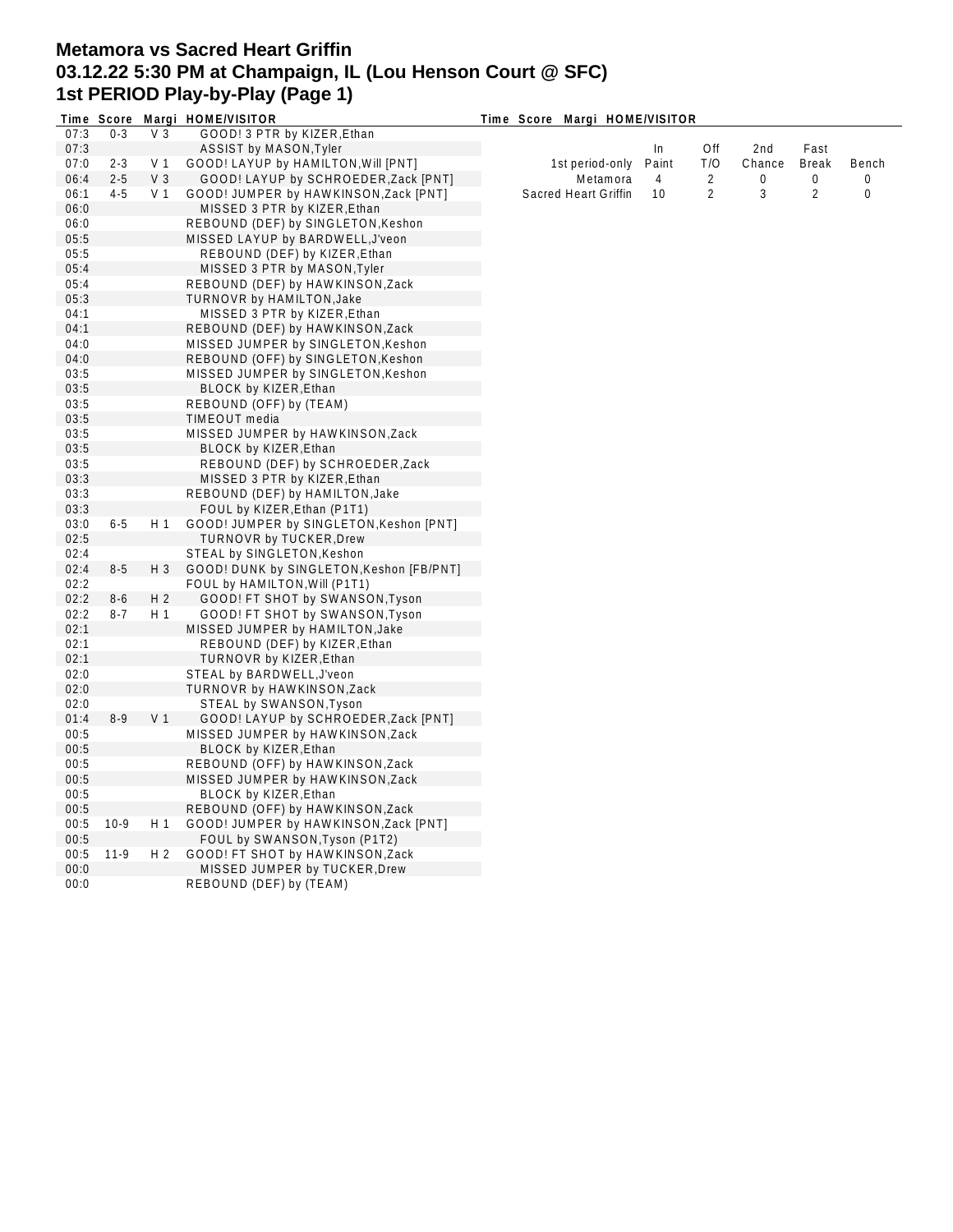# **Metamora vs Sacred Heart Griffin 03.12.22 5:30 PM at Champaign, IL (Lou Henson Court @ SFC) 2nd PERIOD Play-by-Play (Page 1)**

|      |            |                | Time Score Margi HOME/VISITOR         | Time Score Margi HOME/VISITOR |       |     |        |              |       |
|------|------------|----------------|---------------------------------------|-------------------------------|-------|-----|--------|--------------|-------|
| 07:2 |            |                | FOUL by HAWKINSON, Zack (P1T2)        |                               |       |     |        |              |       |
| 07:0 |            |                | MISSED 3 PTR by TUCKER, Drew          |                               | In    | Off | 2nd    | Fast         |       |
| 07:0 |            |                | REBOUND (OFF) by SCHROEDER, Zack      | 2nd period-only               | Paint | T/O | Chance | <b>Break</b> | Bench |
| 06:5 |            |                | FOUL by HAMILTON, Jake (P1T3)         | Metamora                      | 2     | 0   | 4      | 0            | 0     |
| 06:5 | 11-10      | H 1            | GOOD! FT SHOT by SCHROEDER, Zack      | Sacred Heart Griffin          | 6     | 0   | 2      | 0            | 0     |
|      | 06:5 11-11 | T <sub>1</sub> | GOOD! FT SHOT by SCHROEDER, Zack      |                               |       |     |        |              |       |
|      | 06:2 13-11 | H 2            | GOOD! JUMPER by HAMILTON, Jake [PNT]  |                               |       |     |        |              |       |
| 05:5 |            |                | MISSED JUMPER by SWANSON, Tyson       |                               |       |     |        |              |       |
|      |            |                |                                       |                               |       |     |        |              |       |
| 05:5 |            |                | REBOUND (DEF) by HAWKINSON, Zack      |                               |       |     |        |              |       |
| 05:3 |            |                | MISSED JUMPER by HAMILTON, Jake       |                               |       |     |        |              |       |
| 05:3 |            |                | REBOUND (DEF) by SCHROEDER, Zack      |                               |       |     |        |              |       |
| 05:0 |            |                | MISSED JUMPER by SCHROEDER, Zack      |                               |       |     |        |              |       |
| 05:0 |            |                | REBOUND (DEF) by SINGLETON, Keshon    |                               |       |     |        |              |       |
| 05:0 |            |                | MISSED LAYUP by HAMILTON, Jake        |                               |       |     |        |              |       |
| 05:0 |            |                | REBOUND (OFF) by HAWKINSON, Zack      |                               |       |     |        |              |       |
| 05:0 | 15-11      | H 4            | GOOD! JUMPER by HAWKINSON, Zack [PNT] |                               |       |     |        |              |       |
| 04:4 |            |                | FOUL by BARDWELL, J'veon (P1T4)       |                               |       |     |        |              |       |
|      | 04:4 15-12 | H 3            | GOOD! FT SHOT by TUCKER, Drew         |                               |       |     |        |              |       |
| 04:4 | $15-13$    | H <sub>2</sub> | GOOD! FT SHOT by TUCKER, Drew         |                               |       |     |        |              |       |
| 04:3 |            |                | TURNOVR by BARDWELL, J'veon           |                               |       |     |        |              |       |
| 04:3 |            |                | STEAL by TUCKER, Drew                 |                               |       |     |        |              |       |
| 04:3 |            |                | <b>TURNOVR by TUCKER, Drew</b>        |                               |       |     |        |              |       |
| 04:2 |            |                | STEAL by SINGLETON, Keshon            |                               |       |     |        |              |       |
| 04:2 |            |                | MISSED 3 PTR by SINGLETON, Keshon     |                               |       |     |        |              |       |
|      |            |                |                                       |                               |       |     |        |              |       |
| 04:2 |            |                | REBOUND (DEF) by ZOBRIST, Matthew     |                               |       |     |        |              |       |
| 04:0 |            |                | MISSED 3 PTR by KIZER, Ethan          |                               |       |     |        |              |       |
| 04:0 |            |                | REBOUND (DEF) by HAMILTON, Jake       |                               |       |     |        |              |       |
| 03:5 |            |                | TURNOVR by HAMILTON, Will             |                               |       |     |        |              |       |
| 03:5 |            |                | TIMEOUT MEDIA                         |                               |       |     |        |              |       |
| 03:4 |            |                | TURNOVR by MASON, Tyler               |                               |       |     |        |              |       |
| 03:4 |            |                | STEAL by BARDWELL, J'veon             |                               |       |     |        |              |       |
| 03:3 |            |                | MISSED 3 PTR by HAWKINSON, Zack       |                               |       |     |        |              |       |
| 03:3 |            |                | REBOUND (DEF) by MASON, Tyler         |                               |       |     |        |              |       |
| 03:1 |            |                | MISSED LAYUP by SCHROEDER, Zack       |                               |       |     |        |              |       |
| 03:1 |            |                | REBOUND (DEF) by SINGLETON, Keshon    |                               |       |     |        |              |       |
| 02:4 |            |                | TURNOVR by SINGLETON, Keshon          |                               |       |     |        |              |       |
| 02:4 |            |                | STEAL by SWANSON, Tyson               |                               |       |     |        |              |       |
| 02:2 |            |                | MISSED LAYUP by SCHROEDER, Zack       |                               |       |     |        |              |       |
| 02:2 |            |                | <b>BLOCK by SINGLETON, Keshon</b>     |                               |       |     |        |              |       |
| 02:2 |            |                | REBOUND (DEF) by MUSGRAVE, Bryce      |                               |       |     |        |              |       |
| 02:1 |            |                | MISSED LAYUP by BARDWELL, J'veon      |                               |       |     |        |              |       |
| 02:1 |            |                | BLOCK by KIZER, Ethan                 |                               |       |     |        |              |       |
|      |            |                |                                       |                               |       |     |        |              |       |
| 02:1 |            |                | REBOUND (DEF) by SCHROEDER, Zack      |                               |       |     |        |              |       |
|      | 01:5 15-15 | T <sub>2</sub> | GOOD! JUMPER by MASON, Tyler          |                               |       |     |        |              |       |
| 01:3 | 17-15      | H 2            | GOOD! LAYUP by HAWKINSON, Zack [PNT]  |                               |       |     |        |              |       |
| 01:0 |            |                | MISSED JUMPER by TUCKER, Drew         |                               |       |     |        |              |       |
| 01:0 |            |                | REBOUND (OFF) by SCHROEDER, Zack      |                               |       |     |        |              |       |
| 01:0 | $17-17$    | T <sub>3</sub> | GOOD! LAYUP by SCHROEDER, Zack [PNT]  |                               |       |     |        |              |       |
| 00:5 |            |                | FOUL by SCHROEDER, Zack (P1T3)        |                               |       |     |        |              |       |
| 00:5 |            |                | MISSED FT SHOT by HAMILTON, Jake      |                               |       |     |        |              |       |
| 00:5 |            |                | REBOUND (OFF) by (DEADBALL)           |                               |       |     |        |              |       |
| 00:5 | 18-17      | H 1            | GOOD! FT SHOT by HAMILTON, Jake       |                               |       |     |        |              |       |
| 00:0 |            |                | MISSED 3 PTR by SWANSON, Tyson        |                               |       |     |        |              |       |
| 00:0 |            |                | REBOUND (DEF) by HAWKINSON, Zack      |                               |       |     |        |              |       |
|      |            |                |                                       |                               |       |     |        |              |       |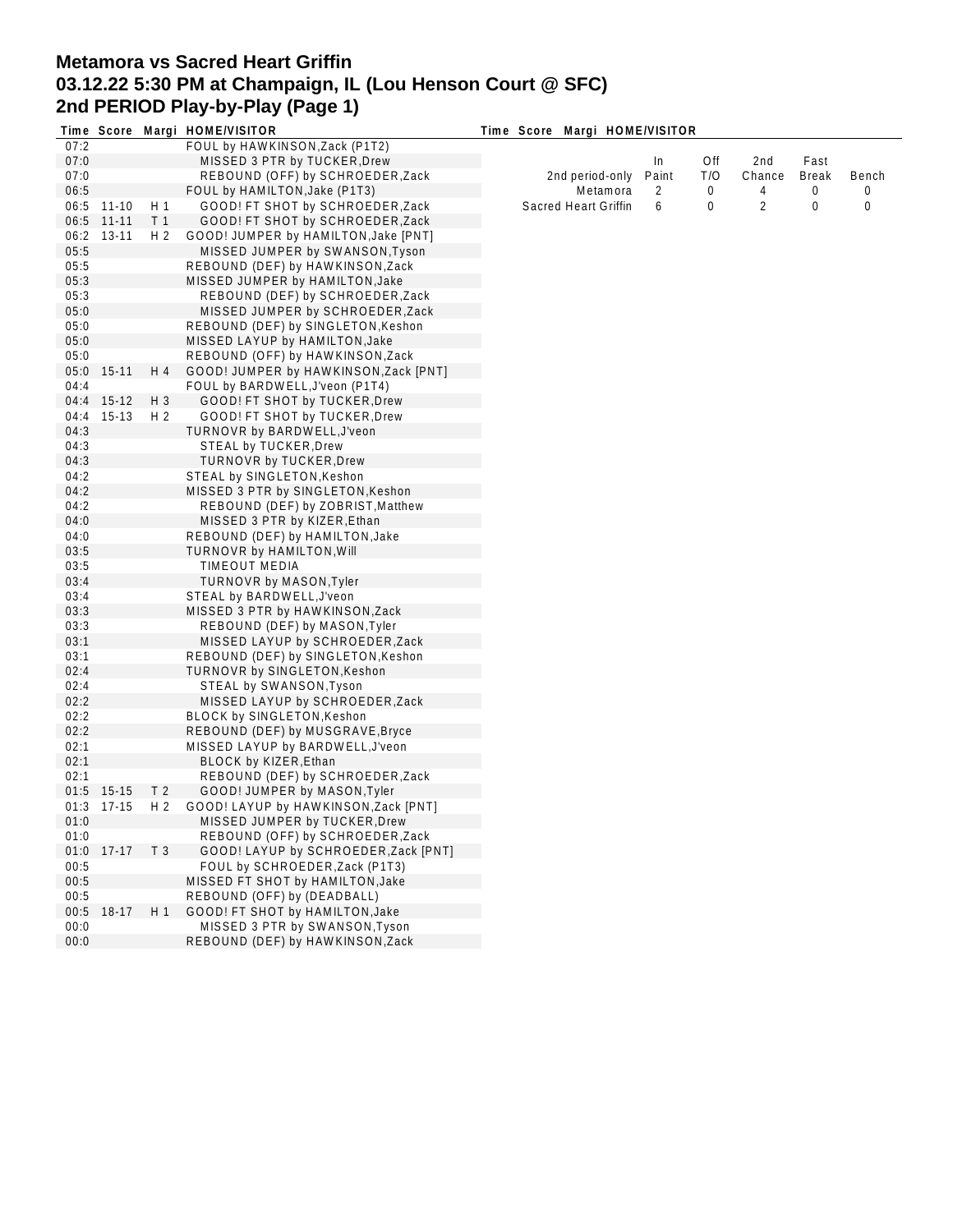# **Metamora vs Sacred Heart Griffin 03.12.22 5:30 PM at Champaign, IL (Lou Henson Court @ SFC) 3rd PERIOD Play-by-Play (Page 1)**

|      |            |                | Time Score Margi HOME/VISITOR          | Time Score Margi HOME/VISITOR |       |             |        |              |       |  |
|------|------------|----------------|----------------------------------------|-------------------------------|-------|-------------|--------|--------------|-------|--|
|      | 07:3 20-17 | $H_3$          | GOOD! JUMPER by HAWKINSON, Zack [PNT]  |                               |       |             |        |              |       |  |
|      | 06:5 20-20 | T <sub>4</sub> | GOOD! 3 PTR by SWANSON, Tyson          |                               | In.   | Off         | 2nd    | Fast         |       |  |
| 06:5 |            |                | ASSIST by SCHROEDER, Zack              | 3rd period-only               | Paint | T/O         | Chance | <b>Break</b> | Bench |  |
| 06:4 |            |                | MISSED JUMPER by BARDWELL, J'veon      | Metamora                      | 6     | 2           | 0      | 2            | 0     |  |
| 06:4 |            |                | REBOUND (DEF) by SWANSON, Tyson        | Sacred Heart Griffin          | 8     | $\mathbf 0$ | 4      | 0            | 0     |  |
| 06:3 |            |                | FOUL by HAMILTON, Will (P2T1)          |                               |       |             |        |              |       |  |
| 06:2 | $20 - 22$  | V <sub>2</sub> | GOOD! JUMPER by SWANSON, Tyson         |                               |       |             |        |              |       |  |
| 06:1 |            |                | MISSED JUMPER by HAMILTON, Jake        |                               |       |             |        |              |       |  |
| 06:1 |            |                | REBOUND (OFF) by HAWKINSON, Zack       |                               |       |             |        |              |       |  |
|      | 06:0 22-22 | T <sub>5</sub> | GOOD! JUMPER by HAWKINSON, Zack [PNT]  |                               |       |             |        |              |       |  |
| 05:4 | 22-25      | $V_3$          | GOOD! 3 PTR by SWANSON, Tyson          |                               |       |             |        |              |       |  |
| 05:4 |            |                | ASSIST by SCHROEDER, Zack              |                               |       |             |        |              |       |  |
| 05:2 |            |                | MISSED JUMPER by HAWKINSON, Zack       |                               |       |             |        |              |       |  |
| 05:2 |            |                | REBOUND (DEF) by SCHROEDER, Zack       |                               |       |             |        |              |       |  |
| 05:0 | 22-27      | V 5            | GOOD! JUMPER by SWANSON, Tyson         |                               |       |             |        |              |       |  |
| 05:0 |            |                | <b>ASSIST by TUCKER, Drew</b>          |                               |       |             |        |              |       |  |
| 04:5 |            |                | <b>TIMEOUT TEAM</b>                    |                               |       |             |        |              |       |  |
|      | 04:3 24-27 | V <sub>3</sub> | GOOD! JUMPER by HAMILTON, Jake [PNT]   |                               |       |             |        |              |       |  |
| 04:0 | 24-29      | V <sub>5</sub> | GOOD! JUMPER by SCHROEDER, Zack [PNT]  |                               |       |             |        |              |       |  |
| 03:5 |            |                | MISSED 3 PTR by HAMILTON, Jake         |                               |       |             |        |              |       |  |
| 03:5 |            |                | REBOUND (DEF) by MASON, Tyler          |                               |       |             |        |              |       |  |
| 03:4 |            |                | <b>TIMEOUT MEDIA</b>                   |                               |       |             |        |              |       |  |
| 03:1 |            |                | MISSED LAYUP by TUCKER, Drew           |                               |       |             |        |              |       |  |
| 03:1 |            |                | REBOUND (DEF) by HAMILTON, Jake        |                               |       |             |        |              |       |  |
| 03:1 |            |                | MISSED JUMPER by HAMILTON, Jake        |                               |       |             |        |              |       |  |
| 03:1 |            |                | REBOUND (DEF) by KIZER, Ethan          |                               |       |             |        |              |       |  |
| 02:3 |            |                | MISSED 3 PTR by TUCKER, Drew           |                               |       |             |        |              |       |  |
| 02:3 |            |                | REBOUND (DEF) by HAWKINSON, Zack       |                               |       |             |        |              |       |  |
| 02:0 |            |                | FOUL by SCHROEDER, Zack (P2T1)         |                               |       |             |        |              |       |  |
| 02:0 |            |                | MISSED FT SHOT by HAWKINSON, Zack      |                               |       |             |        |              |       |  |
| 02:0 |            |                | REBOUND (OFF) by (DEADBALL)            |                               |       |             |        |              |       |  |
| 02:0 | 25-29      | V <sub>4</sub> | GOOD! FT SHOT by HAWKINSON, Zack       |                               |       |             |        |              |       |  |
| 01:5 | 25-31      | V6             | GOOD! LAYUP by TUCKER, Drew [FB/PNT]   |                               |       |             |        |              |       |  |
| 01:3 |            |                | MISSED JUMPER by BARDWELL, J'veon      |                               |       |             |        |              |       |  |
| 01:3 |            |                | REBOUND (OFF) by BARDWELL, J'veon      |                               |       |             |        |              |       |  |
|      | 01:3 27-31 | V <sub>4</sub> | GOOD! JUMPER by BARDWELL, J'veon [PNT] |                               |       |             |        |              |       |  |
| 01:1 |            |                | FOUL by HAMILTON, Will (P3T2)          |                               |       |             |        |              |       |  |
| 01:1 |            |                | MISSED FT SHOT by SCHROEDER, Zack      |                               |       |             |        |              |       |  |
| 01:1 |            |                | REBOUND (OFF) by (DEADBALL)            |                               |       |             |        |              |       |  |
| 01:1 | 27-32      | V <sub>5</sub> | GOOD! FT SHOT by SCHROEDER, Zack       |                               |       |             |        |              |       |  |
| 00:5 |            |                | TURNOVR by HAMILTON, Jake              |                               |       |             |        |              |       |  |
|      | 00:0 27-34 | V <sub>7</sub> | GOOD! LAYUP by SWANSON, Tyson [PNT]    |                               |       |             |        |              |       |  |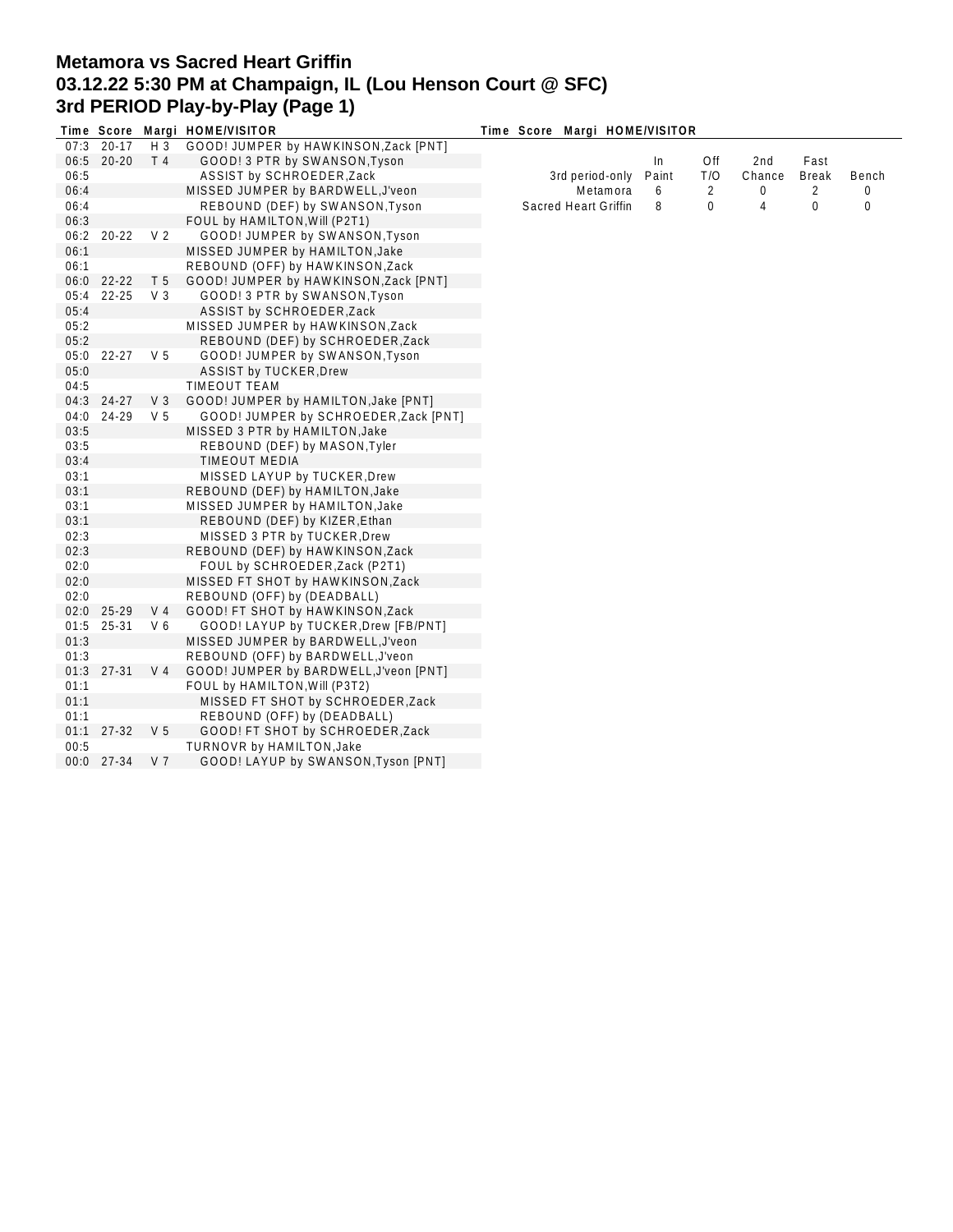## **Metamora vs Sacred Heart Griffin 03.12.22 5:30 PM at Champaign, IL (Lou Henson Court @ SFC) 4th PERIOD Play-by-Play (Page 1)**

|              |            |                | Time Score Margi HOME/VISITOR                                       |              |            |                      |          | Time Score Margi HOME/VISITOR |     |                                                                |              |       |
|--------------|------------|----------------|---------------------------------------------------------------------|--------------|------------|----------------------|----------|-------------------------------|-----|----------------------------------------------------------------|--------------|-------|
| 07:4         |            |                | FOUL by SCHROEDER, Zack (P3T2)                                      | 00:2         |            |                      |          | TURNOVR by HAMILTON, Will     |     |                                                                |              |       |
|              | 07:4 28-34 | V6             | GOOD! FT SHOT by HAWKINSON, Zack                                    | 00:2         |            |                      |          |                               |     | STEAL by SCHROEDER, Zack                                       |              |       |
| 07:4         | 29-34      | V <sub>5</sub> | GOOD! FT SHOT by HAWKINSON, Zack                                    | 00:2         |            |                      |          |                               |     | FOUL by HAWKINSON, Zack (P3T9)                                 |              |       |
| 07:1         |            |                | FOUL by HAMILTON, Will (P4T3)                                       | 00:2         |            |                      |          |                               |     | MISSED FT SHOT by SCHROEDER, Zack                              |              |       |
| 07:1<br>07:1 |            |                | MISSED JUMPER by SWANSON, Tyson<br>BLOCK by HAWKINSON, Zack         | 00:2<br>00:1 |            |                      |          |                               |     | REBOUND (DEF) by HAMILTON, Will<br>FOUL by TUCKER, Drew (P2T5) |              |       |
| 07:1         |            |                | REBOUND (DEF) by (TEAM)                                             | 00:1         |            |                      |          | TIMEOUT 30sec                 |     |                                                                |              |       |
| 06:4         |            |                | MISSED JUMPER by BARDWELL, J'veon                                   | 00:1         |            |                      |          | <b>TIMEOUT TEAM</b>           |     |                                                                |              |       |
| 06:4         |            |                | REBOUND (OFF) by HAWKINSON, Zack                                    | 00:0         |            |                      |          |                               |     | FOUL by SWANSON, Tyson (P2T6)                                  |              |       |
| 06:3         | 31-34      | V3             | GOOD! JUMPER by HAWKINSON, Zack [PNT]                               |              | 00:0 42-42 | T6                   |          |                               |     | GOOD! JUMPER by HAWKINSON, Zack [PNT]                          |              |       |
| 06:3         |            |                | FOUL by SCHROEDER, Zack (P4T3)                                      | 00:0         |            |                      |          |                               |     | ASSIST by SINGLETON, Keshon                                    |              |       |
| 06:3         | 32-34      | V <sub>2</sub> | GOOD! FT SHOT by HAWKINSON, Zack                                    | 00:0         |            |                      |          | <b>TIMEOUT TEAM</b>           |     |                                                                |              |       |
| 06:2         |            |                | TIMEOUT 30sec                                                       |              |            |                      |          |                               |     |                                                                |              |       |
| 06:0         |            |                | TIMEOUT 30sec                                                       |              |            |                      |          | In                            | Off | 2nd                                                            | Fast         |       |
| 06:0         |            |                | MISSED JUMPER by TUCKER, Drew                                       |              |            | 4th period-only      |          | Paint                         | T/O | Chance                                                         | <b>Break</b> | Bench |
| 06:0         |            |                | BLOCK by BARDWELL, J'veon                                           |              |            |                      | Metamora | 4                             | 0   | 2                                                              | 0            | 0     |
| 06:0         |            |                | REBOUND (OFF) by (TEAM)                                             |              |            | Sacred Heart Griffin |          | 10                            | 8   | 3                                                              | 4            | 0     |
| 05:5         | $32 - 36$  | V <sub>4</sub> | GOOD! LAYUP by MASON, Tyler [PNT]                                   |              |            |                      |          |                               |     |                                                                |              |       |
| 05:4         |            |                | MISSED LAYUP by BARDWELL, J'veon                                    |              |            |                      |          |                               |     |                                                                |              |       |
| 05:4         |            |                | <b>BLOCK by MASON, Tyler</b>                                        |              |            |                      |          |                               |     |                                                                |              |       |
| 05:4         |            |                | REBOUND (DEF) by MASON, Tyler                                       |              |            |                      |          |                               |     |                                                                |              |       |
| 05:1         | 32-38      | V6             | GOOD! LAYUP by MASON, Tyler [PNT]                                   |              |            |                      |          |                               |     |                                                                |              |       |
| 04:5         |            |                | MISSED 3 PTR by MUSGRAVE, Bryce<br>REBOUND (DEF) by KIZER, Ethan    |              |            |                      |          |                               |     |                                                                |              |       |
| 04:5<br>04:3 |            |                | FOUL by SINGLETON, Keshon (P1T4)                                    |              |            |                      |          |                               |     |                                                                |              |       |
| 04:3         |            |                | <b>TIMEOUT TEAM</b>                                                 |              |            |                      |          |                               |     |                                                                |              |       |
| 04:1         |            |                | FOUL by HAWKINSON, Zack (P2T5)                                      |              |            |                      |          |                               |     |                                                                |              |       |
| 04:1         |            |                | TURNOVR by MASON, Tyler                                             |              |            |                      |          |                               |     |                                                                |              |       |
| 04:0         |            |                | STEAL by BARDWELL, J'veon                                           |              |            |                      |          |                               |     |                                                                |              |       |
| 04:0         | 34-38      | V 4            | GOOD! LAYUP by HAMILTON, Jake [FB/PNT]                              |              |            |                      |          |                               |     |                                                                |              |       |
| 04:0         |            |                | ASSIST by HAWKINSON, Zack                                           |              |            |                      |          |                               |     |                                                                |              |       |
| 03:5         |            |                | TURNOVR by SWANSON, Tyson                                           |              |            |                      |          |                               |     |                                                                |              |       |
| 03:5         |            |                | TIMEOUT MEDIA                                                       |              |            |                      |          |                               |     |                                                                |              |       |
| 03:3         |            |                | MISSED JUMPER by HAWKINSON, Zack                                    |              |            |                      |          |                               |     |                                                                |              |       |
| 03:3         |            |                | REBOUND (DEF) by KIZER, Ethan                                       |              |            |                      |          |                               |     |                                                                |              |       |
| 03:0         |            |                | FOUL by BARDWELL, J'veon (P2T6)                                     |              |            |                      |          |                               |     |                                                                |              |       |
| 02:5         |            |                | FOUL by BARDWELL, J'veon (P3T7)                                     |              |            |                      |          |                               |     |                                                                |              |       |
| 02:5         | 34-39      | V <sub>5</sub> | GOOD! FT SHOT by MASON, Tyler                                       |              |            |                      |          |                               |     |                                                                |              |       |
| 02:5         |            |                | MISSED FT SHOT by MASON, Tyler                                      |              |            |                      |          |                               |     |                                                                |              |       |
| 02:5<br>02:3 |            |                | REBOUND (DEF) by HAWKINSON, Zack<br>MISSED 3 PTR by HAWKINSON, Zack |              |            |                      |          |                               |     |                                                                |              |       |
| 02:3         |            |                | REBOUND (DEF) by MASON, Tyler                                       |              |            |                      |          |                               |     |                                                                |              |       |
| 02:1         |            |                | TURNOVR by SWANSON, Tyson                                           |              |            |                      |          |                               |     |                                                                |              |       |
| 02:1         |            |                | STEAL by SINGLETON, Keshon                                          |              |            |                      |          |                               |     |                                                                |              |       |
| 02:1         | 36-39      | $V_3$          | GOOD! LAYUP by SINGLETON, Keshon [FB/PNT]                           |              |            |                      |          |                               |     |                                                                |              |       |
| 02:1         |            |                | TIMEOUT TEAM                                                        |              |            |                      |          |                               |     |                                                                |              |       |
| 02:1         |            |                | FOUL by SINGLETON, Keshon (P2T8)                                    |              |            |                      |          |                               |     |                                                                |              |       |
| 02:1         |            |                | MISSED FT SHOT by SWANSON, Tyson                                    |              |            |                      |          |                               |     |                                                                |              |       |
| 02:1         |            |                | REBOUND (DEF) by HAWKINSON, Zack                                    |              |            |                      |          |                               |     |                                                                |              |       |
| 02:0         |            |                | MISSED LAYUP by BARDWELL, J'veon                                    |              |            |                      |          |                               |     |                                                                |              |       |
| 02:0         |            |                | <b>BLOCK by MASON, Tyler</b>                                        |              |            |                      |          |                               |     |                                                                |              |       |
| 02:0         |            |                | REBOUND (OFF) by (TEAM)                                             |              |            |                      |          |                               |     |                                                                |              |       |
| 01:5         |            |                | MISSED JUMPER by HAMILTON, Jake                                     |              |            |                      |          |                               |     |                                                                |              |       |
| 01:5         |            |                | REBOUND (DEF) by SCHROEDER, Zack                                    |              |            |                      |          |                               |     |                                                                |              |       |
| 01:4<br>01:4 |            |                | TURNOVR by MASON, Tyler<br>STEAL by HAMILTON, Will                  |              |            |                      |          |                               |     |                                                                |              |       |
| 01:4         |            |                | FOUL by TUCKER, Drew (P1T4)                                         |              |            |                      |          |                               |     |                                                                |              |       |
| 01:4         | 37-39      | V <sub>2</sub> | GOOD! FT SHOT by HAMILTON, Will                                     |              |            |                      |          |                               |     |                                                                |              |       |
| 01:4         | 38-39      | V 1            | GOOD! FT SHOT by HAMILTON, Will                                     |              |            |                      |          |                               |     |                                                                |              |       |
| 01:3         |            |                | TURNOVR by TUCKER, Drew                                             |              |            |                      |          |                               |     |                                                                |              |       |
| 01:3         |            |                | STEAL by BARDWELL, J'veon                                           |              |            |                      |          |                               |     |                                                                |              |       |
| 01:1         |            |                | TURNOVR by BARDWELL, J'veon                                         |              |            |                      |          |                               |     |                                                                |              |       |
| 01:1         |            |                | STEAL by KIZER, Ethan                                               |              |            |                      |          |                               |     |                                                                |              |       |
| 01:0         |            |                | TURNOVR by TUCKER, Drew                                             |              |            |                      |          |                               |     |                                                                |              |       |
| 01:0         |            |                | TIMEOUT 30sec                                                       |              |            |                      |          |                               |     |                                                                |              |       |
| 00:4         | 40-39      | H 1            | GOOD! JUMPER by HAWKINSON, Zack [PNT]                               |              |            |                      |          |                               |     |                                                                |              |       |
| 00:4         |            |                | ASSIST by SINGLETON, Keshon                                         |              |            |                      |          |                               |     |                                                                |              |       |
| 00:3         | 40-42      | V <sub>2</sub> | GOOD! 3 PTR by SWANSON, Tyson                                       |              |            |                      |          |                               |     |                                                                |              |       |
| 00:3         |            |                | ASSIST by SCHROEDER, Zack                                           |              |            |                      |          |                               |     |                                                                |              |       |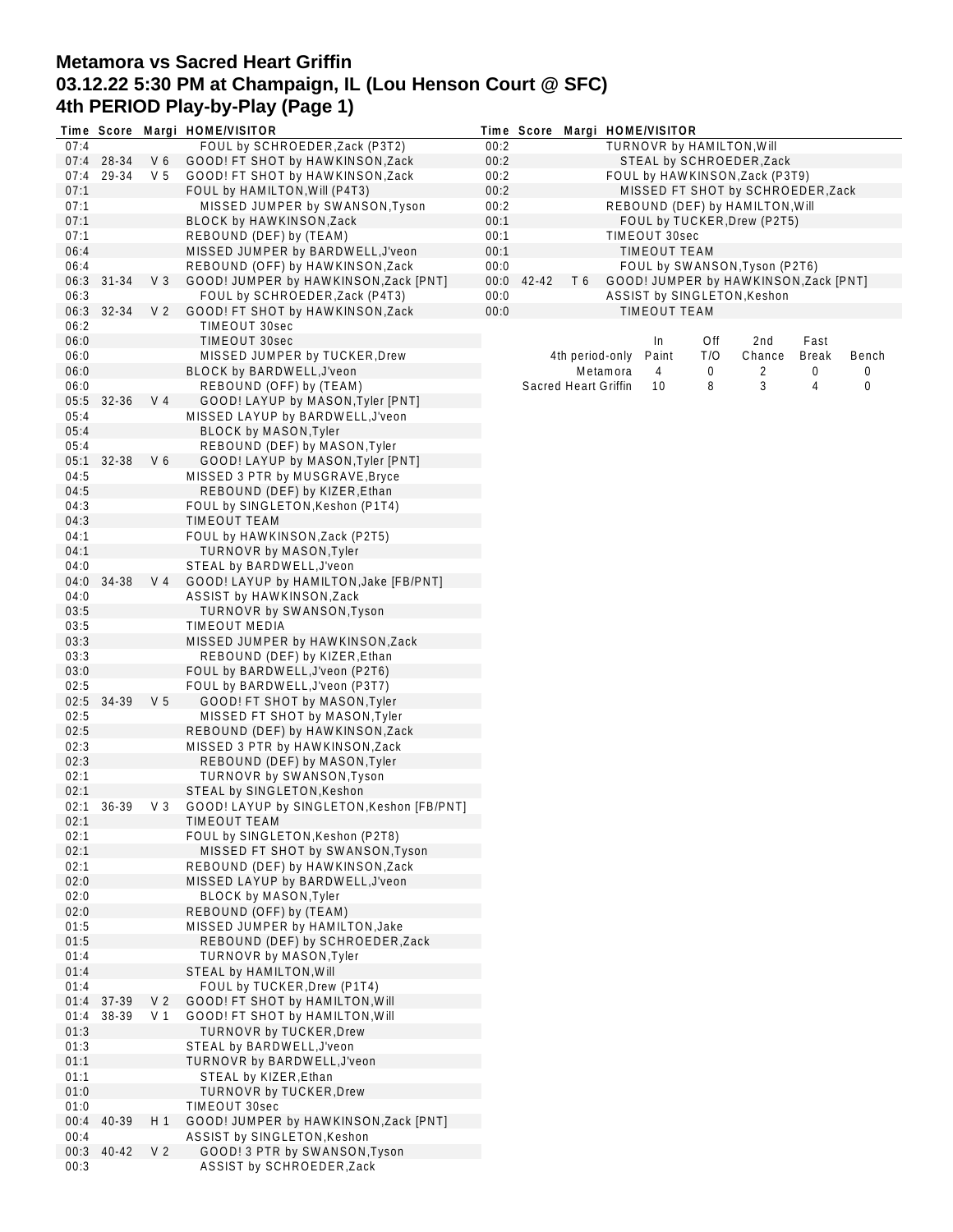# **Metamora vs Sacred Heart Griffin 03.12.22 5:30 PM at Champaign, IL (Lou Henson Court @ SFC) OT PERIOD Play-by-Play (Page 1)**

|      |              |     | Time Score Margi HOME/VISITOR        | Time Score Margi HOME/VISITOR |       |              |        |       |       |
|------|--------------|-----|--------------------------------------|-------------------------------|-------|--------------|--------|-------|-------|
| 03:3 |              |     | MISSED JUMPER by HAMILTON, Jake      |                               |       |              |        |       |       |
| 03:3 |              |     | REBOUND (DEF) by SCHROEDER, Zack     |                               | In.   | Off          | 2nd    | Fast  |       |
|      | $02:1$ 42-44 | V 2 | GOOD! LAYUP by MASON, Tyler [PNT]    | OT period-only                | Paint | T/O          | Chance | Break | Bench |
| 02:1 |              |     | ASSIST by SWANSON, Tyson             | Metamora                      | 4     | $\mathbf{0}$ |        | 0     | 0     |
|      | $01:4$ 44-44 | T 7 | GOOD! JUMPER by HAMILTON, Jake [PNT] | Sacred Heart Griffin          | 2     | 0            | 0      | 0     | 0     |
| 01:1 |              |     | MISSED 3 PTR by KIZER, Ethan         |                               |       |              |        |       |       |
| 01:1 |              |     | REBOUND (DEF) by HAMILTON, Jake      |                               |       |              |        |       |       |
| 01:0 |              |     | FOUL by KIZER, Ethan (P2T7)          |                               |       |              |        |       |       |
|      | $01:0$ 45-44 | H 1 | GOOD! FT SHOT by HAWKINSON, Zack     |                               |       |              |        |       |       |
|      | 01:0 46-44   | H 2 | GOOD! FT SHOT by HAWKINSON, Zack     |                               |       |              |        |       |       |
| 00:4 |              |     | TURNOVR by SWANSON, Tyson            |                               |       |              |        |       |       |
| 00:4 |              |     | STEAL by HAMILTON, Will              |                               |       |              |        |       |       |
| 00:4 |              |     | FOUL by MASON, Tyler (P1T8)          |                               |       |              |        |       |       |
| 00:4 |              |     | MISSED FT SHOT by BARDWELL, J'veon   |                               |       |              |        |       |       |
| 00:4 |              |     | REBOUND (DEF) by SCHROEDER, Zack     |                               |       |              |        |       |       |
| 00:3 |              |     | MISSED JUMPER by SCHROEDER, Zack     |                               |       |              |        |       |       |
| 00:3 |              |     | REBOUND (OFF) by KIZER, Ethan        |                               |       |              |        |       |       |
| 00:2 |              |     | MISSED TIP-IN by KIZER, Ethan        |                               |       |              |        |       |       |
| 00:2 |              |     | REBOUND (OFF) by TUCKER, Drew        |                               |       |              |        |       |       |
| 00:2 |              |     | TIMEOUT TEAM                         |                               |       |              |        |       |       |
| 00:1 | 46-46        | T 8 | GOOD! JUMPER by TUCKER, Drew [PNT]   |                               |       |              |        |       |       |
| 0:00 |              |     | TURNOVR by HAMILTON, Jake            |                               |       |              |        |       |       |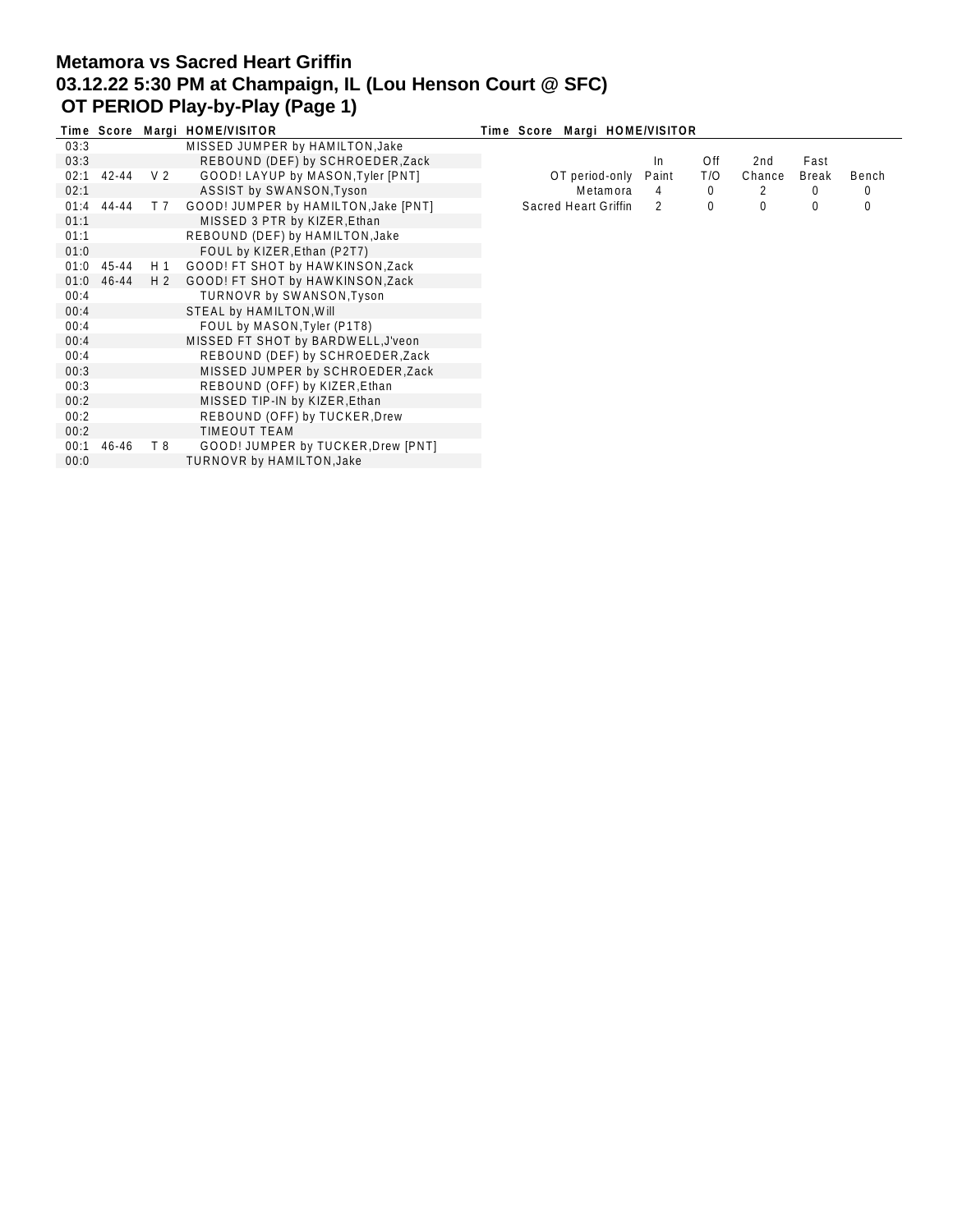# **Metamora vs Sacred Heart Griffin 03.12.22 5:30 PM at Champaign, IL (Lou Henson Court @ SFC) OT2 PERIOD Play-by-Play (Page 1)**

|      |            |                | Time Score Margi HOME/VISITOR         | Time Score Margi HOME/VISITOR |       |     |        |              |       |
|------|------------|----------------|---------------------------------------|-------------------------------|-------|-----|--------|--------------|-------|
| 03:3 |            |                | MISSED 3 PTR by BARDWELL, J'veon      |                               |       |     |        |              |       |
| 03:3 |            |                | REBOUND (OFF) by HAWKINSON, Zack      |                               | In.   | Off | 2nd    | Fast         |       |
| 03:3 |            |                | MISSED JUMPER by HAWKINSON, Zack      | OT2 period-only               | Paint | T/O | Chance | <b>Break</b> | Bench |
| 03:3 |            |                | REBOUND (OFF) by HAMILTON, Will       | Metamora                      | 2     | 0   | 0      | 0            | 0     |
| 03:2 |            |                | MISSED JUMPER by HAMILTON, Will       | Sacred Heart Griffin          | 2     | 5   | 0      | 0            | 0     |
| 03:2 |            |                | REBOUND (OFF) by BARDWELL, J'veon     |                               |       |     |        |              |       |
| 02:5 |            |                | FOUL by SCHROEDER, Zack (P5T9)        |                               |       |     |        |              |       |
| 02:5 |            |                | MISSED FT SHOT by HAWKINSON, Zack     |                               |       |     |        |              |       |
| 02:5 |            |                | REBOUND (DEF) by TUCKER, Drew         |                               |       |     |        |              |       |
| 02:1 | 46-48      | V <sub>2</sub> | GOOD! LAYUP by TUCKER, Drew [PNT]     |                               |       |     |        |              |       |
| 01:4 |            |                | MISSED JUMPER by HAWKINSON, Zack      |                               |       |     |        |              |       |
| 01:4 |            |                | REBOUND (DEF) by KIZER, Ethan         |                               |       |     |        |              |       |
| 01:3 |            |                | FOUL by HAWKINSON, Zack (P4T10)       |                               |       |     |        |              |       |
| 01:3 | 46-49      | $V_3$          | GOOD! FT SHOT by TUCKER, Drew         |                               |       |     |        |              |       |
| 01:3 | 46-50      | V 4            | GOOD! FT SHOT by TUCKER, Drew         |                               |       |     |        |              |       |
|      | 01:2 48-50 | V <sub>2</sub> | GOOD! JUMPER by HAWKINSON, Zack [PNT] |                               |       |     |        |              |       |
| 01:2 |            |                | ASSIST by SINGLETON, Keshon           |                               |       |     |        |              |       |
| 01:0 |            |                | <b>TIMEOUT TEAM</b>                   |                               |       |     |        |              |       |
| 00:5 |            |                | <b>TURNOVR by TUCKER, Drew</b>        |                               |       |     |        |              |       |
| 00:5 |            |                | STEAL by BARDWELL, J'veon             |                               |       |     |        |              |       |
| 00:5 |            |                | FOUL by ZOBRIST, Matthew (P1T10)      |                               |       |     |        |              |       |
|      | 00:5 49-50 | V 1            | GOOD! FT SHOT by BARDWELL, J'veon     |                               |       |     |        |              |       |
| 00:5 | 50-50      | T 9            | GOOD! FT SHOT by BARDWELL, J'veon     |                               |       |     |        |              |       |
| 00:3 |            |                | TURNOVR by KIZER, Ethan               |                               |       |     |        |              |       |
| 00:3 |            |                | STEAL by HAWKINSON, Zack              |                               |       |     |        |              |       |
| 00:1 |            |                | <b>TIMEOUT TEAM</b>                   |                               |       |     |        |              |       |
| 00:0 | 53-50      | H 3            | GOOD! 3 PTR by SINGLETON, Keshon      |                               |       |     |        |              |       |